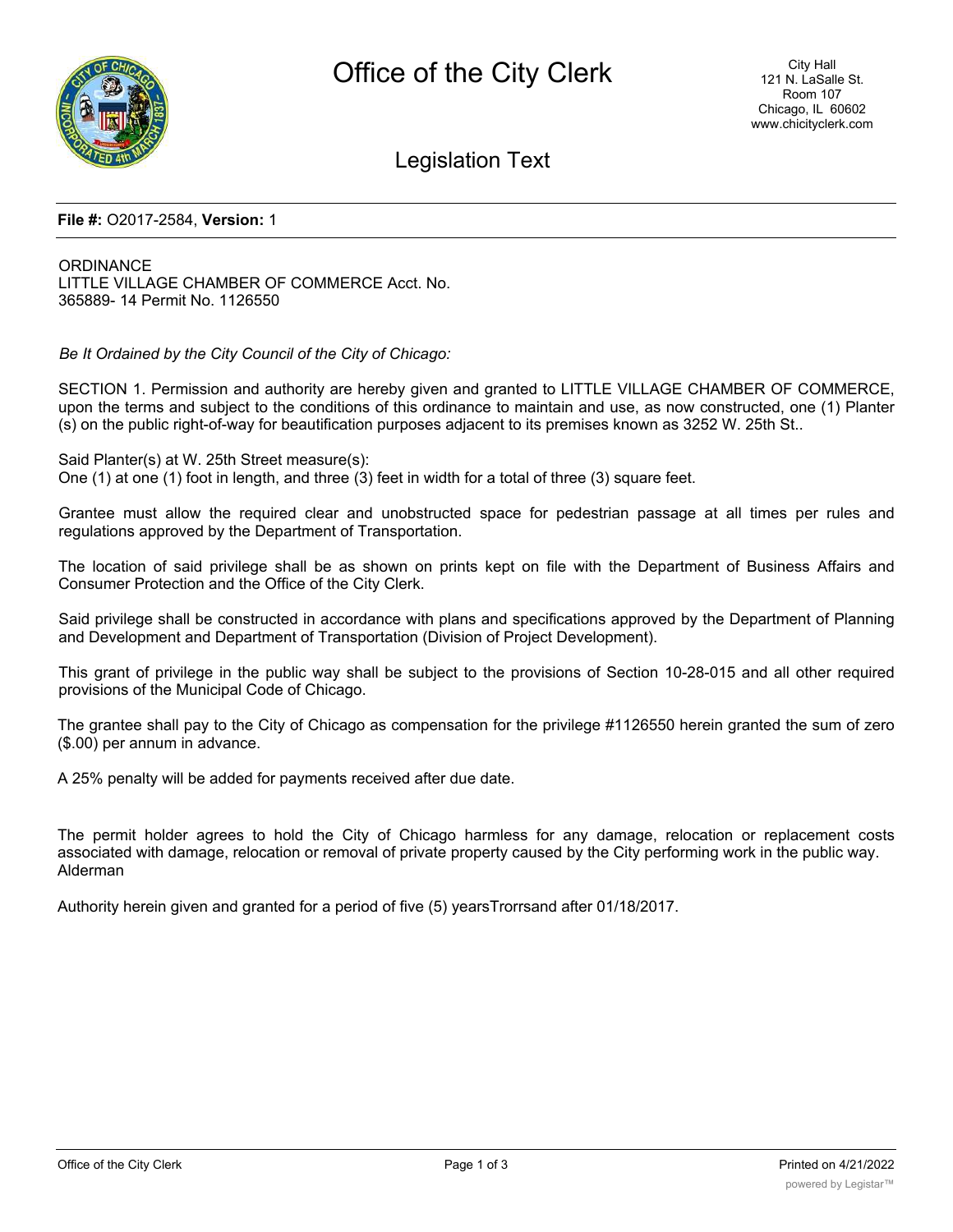Page 1

(Page 2 of 4)

# Planter Location Sketch 3252 W 25th St

W 25th St

| Building « #3 52

, Department of Business Affairs and Consumer Protection Small Business Center - Public Way Use Unit City Hall - 121 N. LaSalle Street, Room 800 • Chicago, IL 60602 312-74-GOB1Z/ 312-744-6249 • (312) 744-1944 (TTY) http //www citvofchicaco.org/bacp <http://citvofchicaco.org/bacp>

#### **03/29/2017**

Alderman George Cardenas Ward # 12 City of Chicago City Hall, Room 300 121 North LaSalle Street Chicago, Illinois 60602

### Re: An ordinance to use and maintain a portion of the public right-of-way for one (1) planter(s) for **LITTLE VILLAGE CHAMBER OF COMMERCE, adjacent to the premises known as 3252 W. 25th St..**

#### **Dear Alderman George Cardenas:**

The applicant referenced above has requested the use of the public right-of-way for a planter(s). An ordinance has been prepared by the Department of Business Affairs and Consumer Protection-Small Business Center-Public Way Use Unit for presentation to the City Council. Because this request was made for properties located in your ward, as approved by you as per the attached, I respectfully request that you introduce the attached ordinance at the next City Council meeting.

If you have any questions regarding this ordinance, please contact Anthony Bertuca at (312) 744-5506.